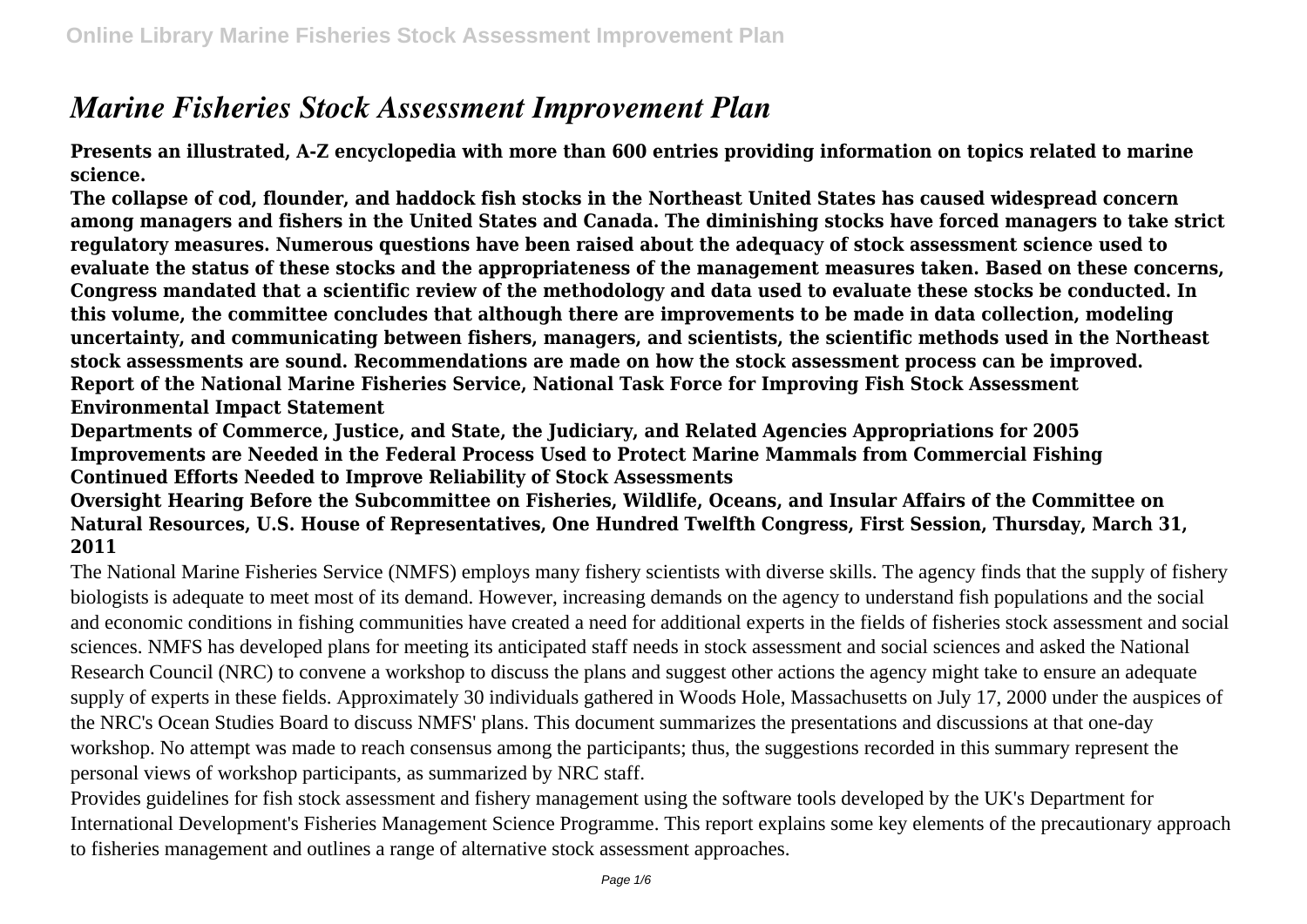Departments of Commerce, Justice, and State, the Judiciary, and related agencies appropriations for 2004

Recruiting Fishery Scientists

Sustaining Marine Fisheries

The Future of Fisheries Science in North America

A Framework Guide to the Stock Assessment Tools of the Fisheries Management and Science Programme

Oversight on Management Issues at the National Marine Fisheries Services [sic]

Because marine mammals (MM), such as whales and dolphins, often inhabit waters where commercial fishing occurs, they can become entangled in fishing gear, which may injure or kill them. The 1994 amend. to the MM Protection Act (MMPA) require the Nat. Marine Fisheries Serv. (NMFS) to establish take reduction teams for certain MM to develop measures to reduce their incidental takes. This report determines the extent to which NMFS: (1) can accurately identify the MM stock that meet the MMPA's requirements for establishing such teams; (2) has established teams for those stocks that meet the requirements; (3) has met the MMPA's deadlines for the teams subject to them; and (4) evaluates the effectiveness of take reduction reg¿s. Illus.

The National Marine Fisheries Service (NMFS) is responsible for the stewardship of the nation's living marine resources and their habitat. As part of this charge, NMFS conducts stock assessments of the abundance and composition of fish stocks in several bodies of water. At present, stock assessments rely heavily on human data-gathering and analysis. Automatic means of fish stock assessments are appealing because they offer the potential to improve efficiency and reduce human workload and perhaps develop higher-fidelity measurements. The use of images and video, when accompanies by appropriate statistical analyses of the inferred data, is of increasing importance for estimating the abundance of species and their age distributions. "Robust Methods for the Analysis of Images and Videos for Fisheries Stock Assessment" is the summary of a workshop convened by the National Research Council Committee on Applied and Theoretical Statistics to discuss analysis techniques for images and videos for fisheries stock assessment. Experts from diverse communities shared perspective about the most efficient path toward improved automation of visual information and discussed both near-term and long-term goals that can be achieved through research and development efforts. This report is a record of the presentations and discussions of this event.

Hearings Before a Subcommittee of the Committee on Appropriations, United States Senate, One Hundred Ninth Congress, Second Session

Protecting, Substaining, Rebuilding Our Nation's Living Oceans, NOAA Fisheries 2001 Report Pacific groundfish continued efforts needed to improve reliability of stock assessments : report to congressional requesters.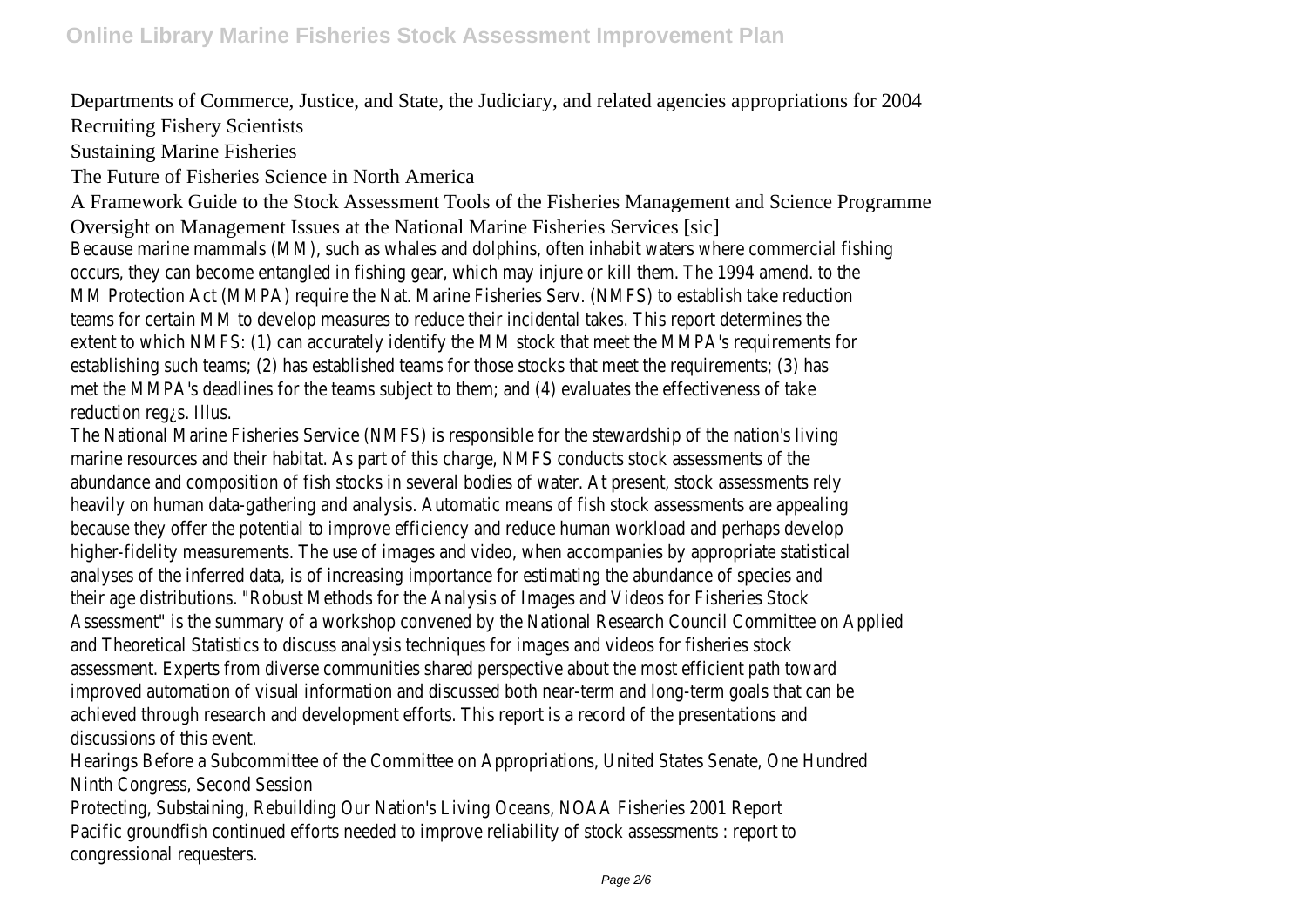Implementation of the Magnuson-Stevens Fishery Conservation and Management Act

Improving the Collection, Management, and Use of Marine Fisheries Data

Oversight Hearing Before the Subcommittee on Fisheries Conservation, Wildlife, and Oceans of the

Committee on Resources, U.S. House of Representatives, One Hundred Seventh Congress, First Session, June 14, 2001

NMFS has a difficult and complex task in managing U.S. marine fisheries. Despite some successes, too many stocks continue the past decade, several problems have been identified that have contributed to the current dissatisfaction with how marine managed. This dissatisfaction is evident from the large number of lawsuits filed by the fishing industry and environmental o central problem is overfishing. Overfishing issues have been discussed in a series of NRC reports, and these reports identify and technological and gear improvements as some of the causes. The reports recommend ways to stem these problems and practice of fishery science at NMFS. This report reiterates some of these recommendations, and makes new recommendations use of data and science for fisheries management.

Fluctuations and declines in marine fish populations have caused growing concern among marine scientists, fisheries managers, commercially entired and the commercial managers. and recreational fishers, and the public. Sustaining Marine Fisheries explores the nature of marine ecosystems and the comp factors that shape their productivity. The book documents the condition of marine fisheries today, highlighting species and that are under particular stress. Challenges to achieving sustainability are discussed, and shortcomings of existing fisheries regulation are examined. The volume calls for fisheries management to adopt a broader ecosystem perspective that encomp environmental and human influences. Sustaining Marine Fisheries offers new approaches to building workable fisheries mana institutions, improving scientific data, and developing management tools. The book recommends ways to change current pra encourage overexploitation of fish resources. It will be of special interest to marine policymakers and ecologists, fisheries regulators and ecologists and ecologists and example is managers, fisheries scientists and marine ecologists, fishers, and concerned individuals.

Programmatic Supplemental EIS for Alaska Groundfish Fisheries Implemented Under the Authority of the Fishery Managemen Groundfish Fishery of the Gulf of Alaska and the Groundfish of the Bering Sea and Aleutian Islands Area Spending for NOAA and NMFS and the President's Fiscal Year 2012 Budget Request for These Agencies

Commerce, Justice, Science, and Related Agencies Appropriations for Fiscal Year 2012

Hearings Before a Subcommittee of the Committee on Appropriations, House of Representatives, One Hundred Eighth Congr Session

Annual Report of the Marine Mammal Commission

Fisheries management successes in Alaska and the reauthorization of the Magnuson-Stevens Fishery Conservation and Man Marine Fisheries Stock Assessment Improvement PlanReport of the National Marine Fisheries Service, National Task Force for Improving Fish Stock AssessmentMARINE FISHERIES STOCK ASSESSMENT IMPROVEMENT PLAN... U.S. DEPARTMENT OF COMMERCE... OCTOBER 2001 Improving Fish Stock AssessmentsNational Academies Press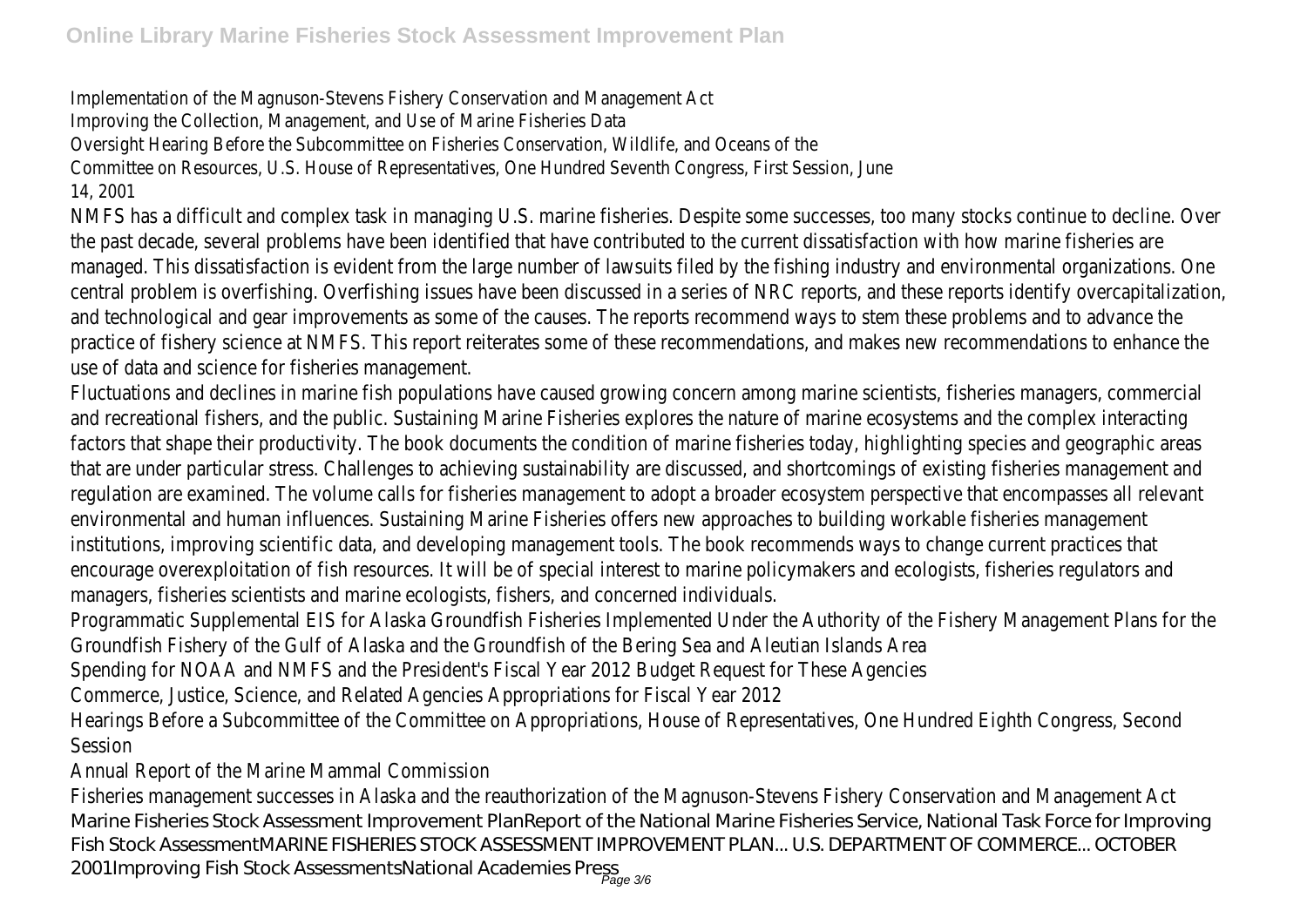Fisheries science in North America is changing in response to a changing climate, new technologies, an ecosystem approach to management and new thinking about the processes affecting stock and recruitment. Authors of the 34 chapters review the science in their particular fields and use their experience to develop informed opinions about the future. Everyone associated with fish, fisheries and fisheries management will find material that will stimulate their thinking about the future. Readers will be impressed with the potential for new discoveries, but disturbed by how much needs to be done in fisheries science if we are to sustain North American fisheries in our changing climate. Officials that manage or fund fisheries science will appreciate the urgency for the new information needed for the stewardship of fish populations and their ecosystems. Research organizations may want to keep some extra copies for a future look back into the thoughts of a wide range of fisheries professionals. Fisheries science has been full of surprises with some of the surprises having major economic impacts. It is important to minimize these impacts as the demand for seafood increases and the complexities of fisheries management increase.

Hearings Before a Subcommittee of the Committee on Appropriations, House of Representatives, One Hundred Ninth Congress, First Session

The Findings and Recommendations of the Department of Defense Independent Review Relating to Fort Hood

Hearings Before a Subcommittee of the Committee on Appropriations, United States Senate, One Hundred Twelfth Congress, First Session, on H.R. 2596/S. 1572, an Act Making Appropriations for the Departments of Commerce and Justice, and Science, and Related Agencies for the Fiscal Year Ending September 30, 2012, and for Other Purposes

Science and Its Role in the National Marine Fisheries Service

A Report to Congress

The significance of habitat to sustainable management of the Nation's fisheries was acknowledged by the U.S. Con in 1996. The Magnuson-Stevens Fishery Conservation and Management Act was amended by the Sustainable Fishe Act of 1996 to include provisions for defining Essential Fish Habitat (EFH) as "those waters and substrate necessa fish for spawning, breeding, feeding or growth to maturity", applicable to all federally managed species and all of the history stages. The sheer magnitude of the EFH mandate and the general absence of dedicated funding prompted t agency to produce the Habitat Assessment Improvement Plan (HAIP) for marine fisheries. The HAIP had multiple objectives including the improvement and prioritization of habitat-science research activities related to stock asses and EFH definitions. One of the key recommendations in the HAIP is that NMFS should develop criteria to prioritize stocks and geographic locations that would benefit from habitat assessments, meaning the process and products associated with consolidating, analyzing, and reporting the best available information on habitat characteristics rel the population dynamics of fishery species and other living marine resources. This prompted formation of the national Habitat Assessment Prioritization Working Group (HAPWG) in 2011. The HAPWG developed national guidance for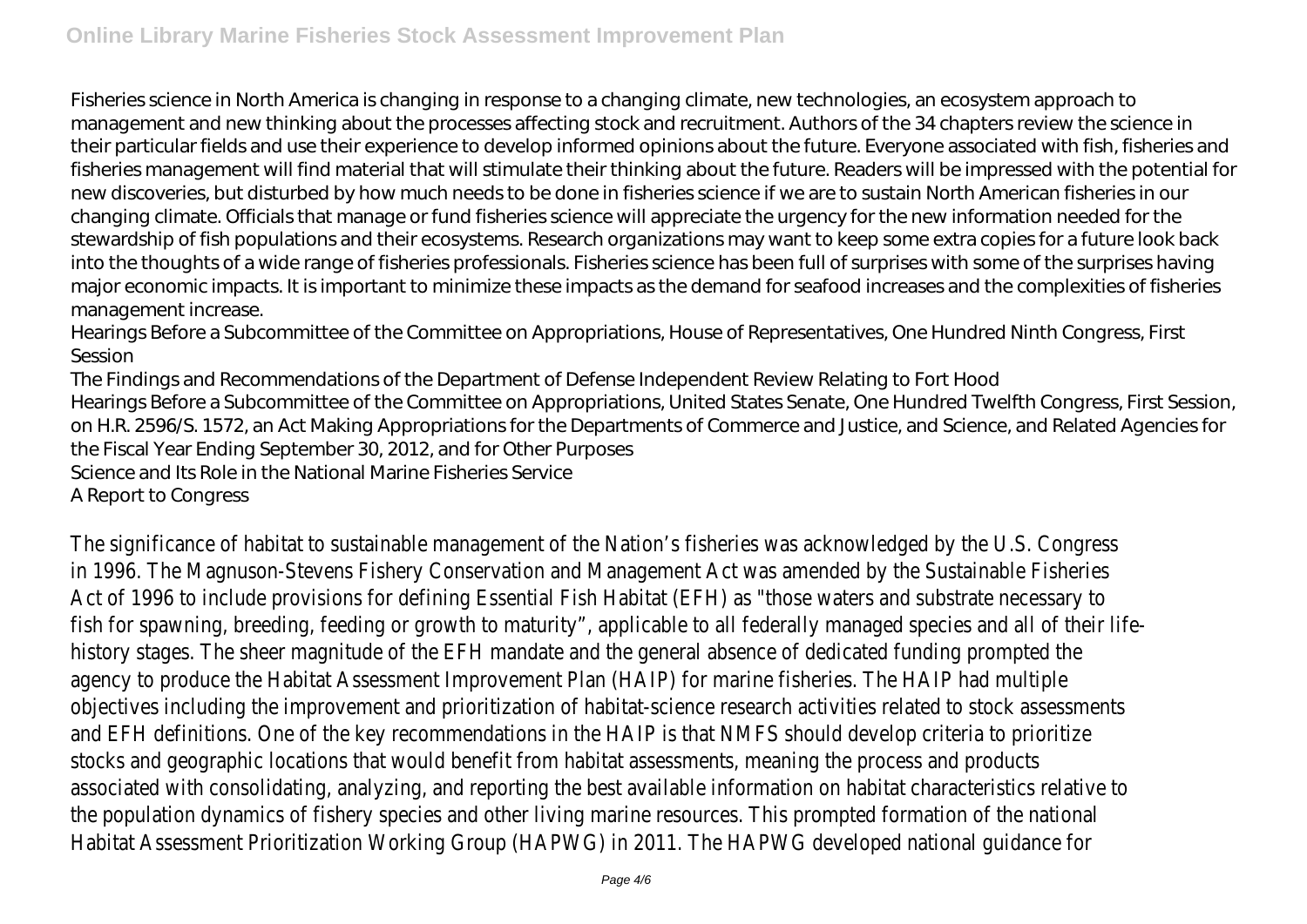objectively scoring managed species/stocks on a standard set of rubrics. The prioritization process involved a segu set of filters and scorable criteria intended to identify high, medium, and low priority stocks for future habitat assessments, both in terms of value to EFH designations and to address habitat-related uncertainty in stock assessments. A coordination team representing the Alaska Fisheries Science Center, the Alaska Regional Office, and the NMFS Office of Science and Technology adapted the generic prioritization process to the specific circumstance the Alaska Region, assembled data and references to support online scoring, and arranged for the lead stock assessment authors to score their stock(s) from among the assembled list of managed stocks. As a result, a total stocks or stock complexes were individually evaluated by the stock-assessment authors including six crab stocks a one rockfish complex that are managed by the State of Alaska and three non-target species that were added at th request of the NPFMC Groundfish Plan Team. Fourteen stocks each in the stock assessment and EFH themes were identified as high priorities for habitat assessments, based on predetermined scoring thresholds for the Alaska Rec Overall, 17 different stocks were given high-priority status in one or the other theme and 11 stocks were prioritize themes. Upon completion, an internal review was conducted to assess the process and develop recommendations future habitat-prioritization exercises. [doi:10.7289/V5/TM-AFSC-361 (https://doi.org/10.7289/V5/TM-AFSC-361)] Congress has promoted fisheries science for over a century and its involvement in fisheries management took a gr leap forward with passage of the Fisheries Conservation and Management Act of 1976. In the past decade, Congre has requested advice from the National Research Council (NRC) on both national issues (e.g., individual fishing quot and community development quotas) and the assessments related to specific fisheries (Northeast groundfish). This report was produced, in part, in response to another congressional request, this time related to the assessments summer flounder stocks along the East Coast of the United States. Following the initial request, the NRC, National Marine Fisheries Service (NMFS), and congressional staff agreed to broaden the study into a more comprehensive review of marine fisheries data collection, management, and use.

Summary of a Workshop

Science, the Departments of State, Justice, and Commerce, and Related Agencies Appropriations for 2006 Hearing Before the Committee on Armed Services, United States Senate, One Hundred Eleventh Congress, Second Session, January 21, 2010

Stock Assessment for Fishery Management

Continued Efforts Needed to Improve Reliability of Stock Assessments : Report to Congressional Requesters Hearing Before the Subcommittee on Oceans, Atmosphere, Fisheries, and Coast Guard of the Committee on Comme<br>Page 5/6